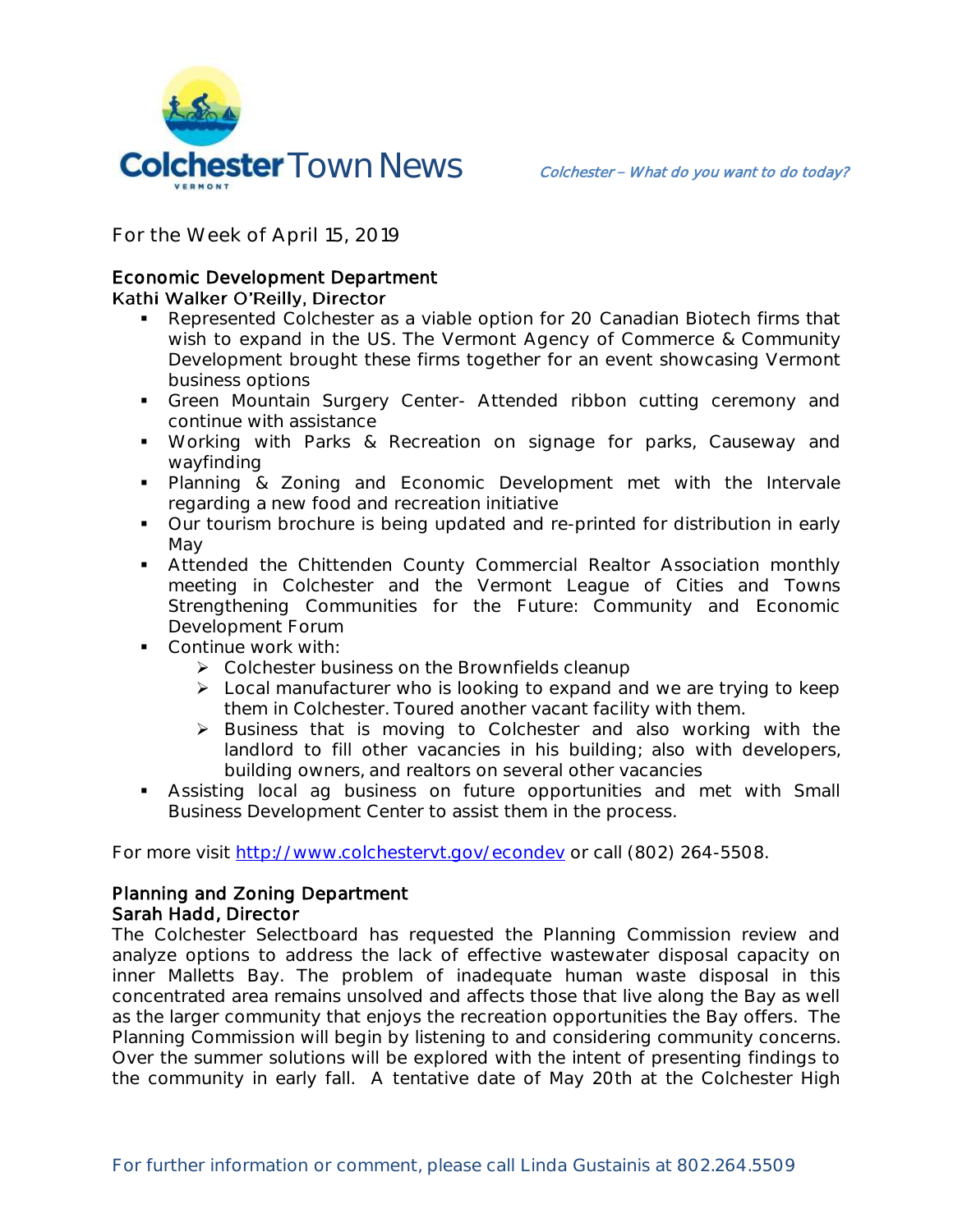

School has been set for a kick-off public forum. Please look for additional information coming soon.

The Development Review Board met on April 10th and approved the final plat and site plan application of Delco Properties LLC and Hergenrother Construction, LLC for twelve (12) single family residences to be served via a new 1,443 ft. public road at 521 River Road, tax map 35, parcel 1.

The Board also approved a final plat of BLC Holdings to reconfigure internal lot lines between two lots located at 1422 and 1424 Clay Point Rd., Tax Map 16, Parcel 63 & 63-1.

The Board will meet again on May 8th to consider:

- 1. A final plat application of Wilder Wheelock for a five residential unit planned unit development at 3555 Roosevelt Highway, tax map 27, parcel 16
- 2. A final plat and site plan applications of Severance Corners Village Center, LLC to create a separate lot for the existing green with gazebo (to be a .37 acre parcel) located at 2588 Blakely Road, tax map 8, parcel 37
- 3. Site plan application of 755 East Lakeshore, LLC and Blackrock Construction, LLC for the construction of a redi-roc retaining wall along the 108' elevation and removal of more than 25% of the trees in the Shoreland District with a replanting plan at 755 East Lakeshore Drive, tax map 67, parcel 18
- 4. Sketch plan of Jason Cadwell Trustee, Susan Belton Trustee and Bowl New England, Inc. for a two lot planned unit development subdivision with lot one to be 4.56 acres developed with a 42,238 sq. ft. existing bowling alley and lot two to be .65 acres developed with an existing 9,280 sq. ft. general office building located at 215 Lower Mountain View Drive, tax map 35, parcel 20-4
- 5. Sketch plan application of 17 Mill and Main, LLC for a five lot planned unit development subdivision resulting in four new single family residences to be served by a private driveway located at 984 Main Street, tax map 24, parcel 5
- 6. Sketch plan application of Malcolm and Gladys Severance for a two lot planned unit development subdivision of a 42.9 acre parcel resulting on lot one to be 3.4 acres developed with a single family residence and accessory structure and lot two to be 39.5 acre parcel undeveloped located at 2179 Roosevelt Highway, tax map 8, parcel 32.

For more visit<http://colchestervt.gov/planningz> or call (802) 264-5600.

**Upcoming Town Meetings:** 

- **Planning Commission:** 1st & 3rd Tuesdays of the month, 7:00 PM. May meetings: 5/7 and 5/21
- **Development Review Board:** 2<sup>nd</sup> Wednesday of the month, 7:00 PM. May meeting: 5/8